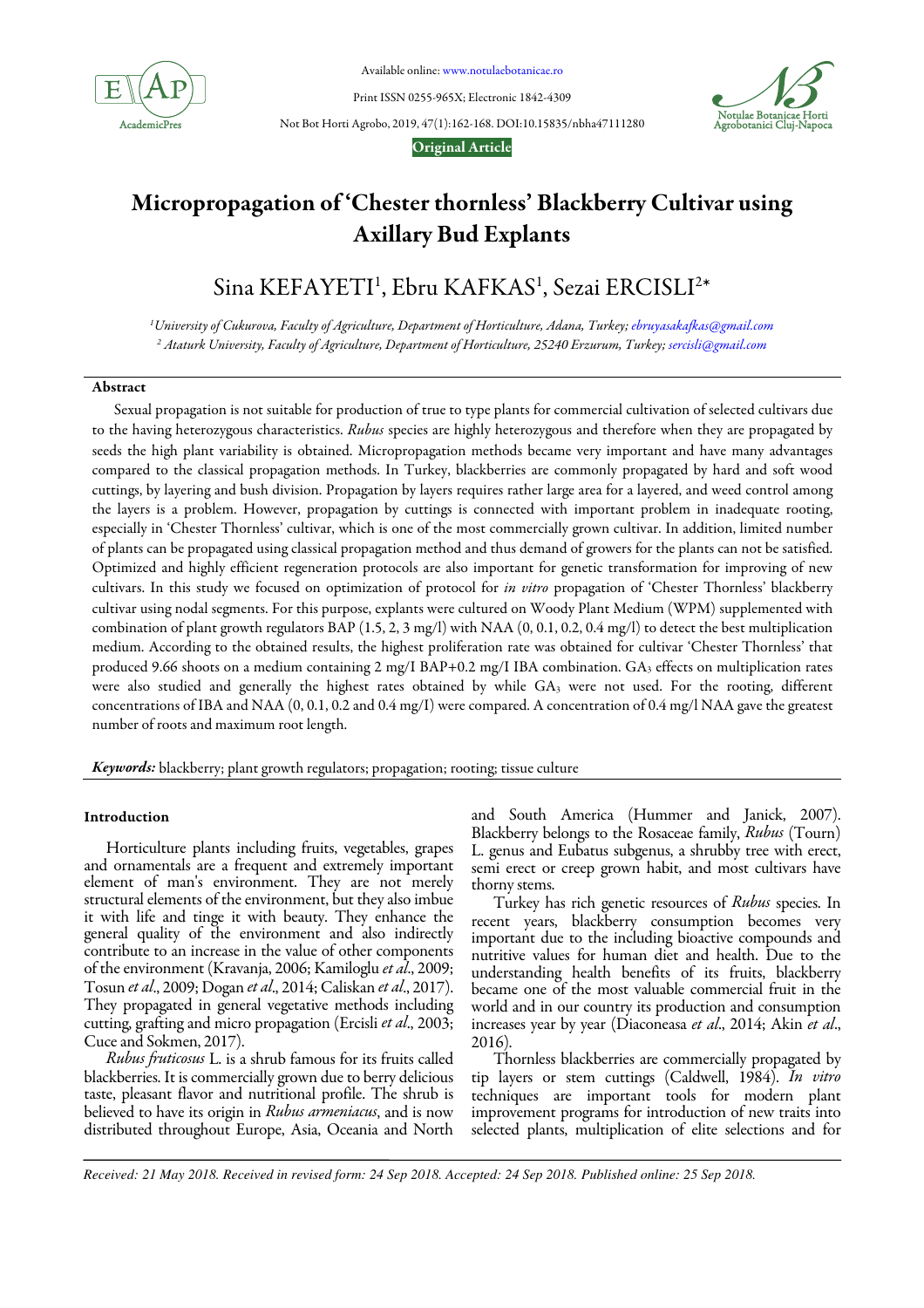development of suitable cultivars in a very short time (Taji *et al*., 2002). Thornless blackberries are usually reproduced by *in vitro* culture using axillary shoots by initiation of existing meristems (Caldwell, 1984). The ability to regenerate plants is crucial to the successful application of *in vitro* methods (Cao and Hammerschlag, 2000). Micropropagation techniques have been widely used especially in Europe and USA (Boxus, 1989). Adventitious shoot regeneration is also prerequisite for any plant improvement programme aimed at improving plants by *in vitro* techniques and genetic engineering. Plant biotechnology and genetic engineering technologies are particularly useful for fruit trees since these technologies have the potential to reduce the time needed for traditional breeding programme (Petri and Burgos, 2005).

*In vitro* propagation through the development of axillary buds and adventitious shoots eliminates the seasonal limitations encountered with these methods and needs a small quantity of explant. The *in vitro* plants propagated in this way in many species have proved to be healthy and true to type (Shen *et al*., 1990; Figas *et al*., 2016). Micropropagation techniques are capable of producing many plants in a short period of time also (Guney *et al*., 2016). In recent years, *in vitro* propagation techniques became very important since the plant material obtained through these techniques guaranties quality and safety compared to the traditional production which involves the transmission and contamination with pests and diseases (Jadan *et al*., 2015). Application of tissue culture techniques such as adventitous organogenesis and cryopreservation *in vitro* has been studied in different genotypes of genus *Rubus*, including blackberry, raspberry and their hybrids (Orlikowska, 1984; Wainwright and Flegmann, 1986; Fiola *et al*., 1990; McNicol and Graham, 1990; Swartz *et al*., 1990; Cousineau and Donelly, 1991; Turk *et al*., 1994; Graham *et al*., 1997; Mezzetti *et al*., 1997; Meng *et al*., 2004; Zawadzka and Kusharenko, 2004). However, micropropagation *in vitro* techniques requires a great deal of experimental work on optimization of the medium and plant growth regulators and their combinations. Nevertheless, as far as we know, very limited studies on *in vitro* propagation of blackberries using nodal segments as an explant sources were previously published. The aim of this study was to optimize protocol using various plant growth regulators and their combinations for *in vitro* propagation of 'Chester Thornless' blackberry cultivar.

#### Materials and Methods

## *Biological material*

Explants were collected from actively growing shoots on August in Research and Implementation Area of Horticulture Department of Cukurova University, Turkey. Nodal segments of 'Chester Thornless' cultivar were excised from field-grown plants, immediately transferred to the tissue culture laboratory and cut into single-nod segments which were used as primary explants. Explants were washed in running tap water and then washed again thoroughly by adding a few drops of Tween-20. Surface sterilization was done using 6% sodium hypochlorite for 10 min. and then rinsed several times in sterile double distilled water inside the Laminar Air Flow Chamber.

#### *Experimental procedures*

Nodal segments of 'Chester Thornless' were placed on initiation medium containing major and minor salts as in basal medium (McCown's Woody Plants) and including vitamins supplemented with 2 mg/I BAP, 20 g/l sucrose and 7.5 g/l agar. All media were adjusted to pH 5.8 before autoclaving. All cultures were kept at  $25^{\circ}$ C under 16 h light and 8 h dark cycle. Two weeks after initiation, the shoots were transferred to multiplication medium. 4 subcultures were done at 3-4 week intervals and for each subculture 75 explants.

To identify optimum multiplication and rooting conditions, various plant growth regulators were tested. To identify the best shoot multiplication rate various concentration and combination of BAP (1, 2, 3 mg/l), NAA (0, 0.1, 0.2, 0.4 mg/l) and IBA (0, 0.1, 0.2, 0.4 mg/l) were compared. According to the experimental results effects of various levels of  $GA_3$  (0, 0.25, 0.50 mg/l) on multiplication rate and shoot length were also studied using the best combinations. In addition, effects of various auxins (IBA and NAA; 0, 0.1, 0.2 and 0.4 mg/L) application on the number of roots and length were also compared (Fig. 1). After rooting the plantlets were transferred to a plastic container containing a mixture of sterilized peat and perlite (v/v:1/1) under "mist" system (Sahin *et al*., 2002) (Fig. 2).

#### *Statistical analysis*

Data were taken from three replicate experiments and analysed a completely randomized factorial design. Variance analysis were applied all recorded data using JMP soft pack programme and means were compared by using Tukey test at 5% level of significance.



Fig. 1. Rooted plants before transplanting to the greenhouse



Fig. 2. Rooted plants under the "mist" system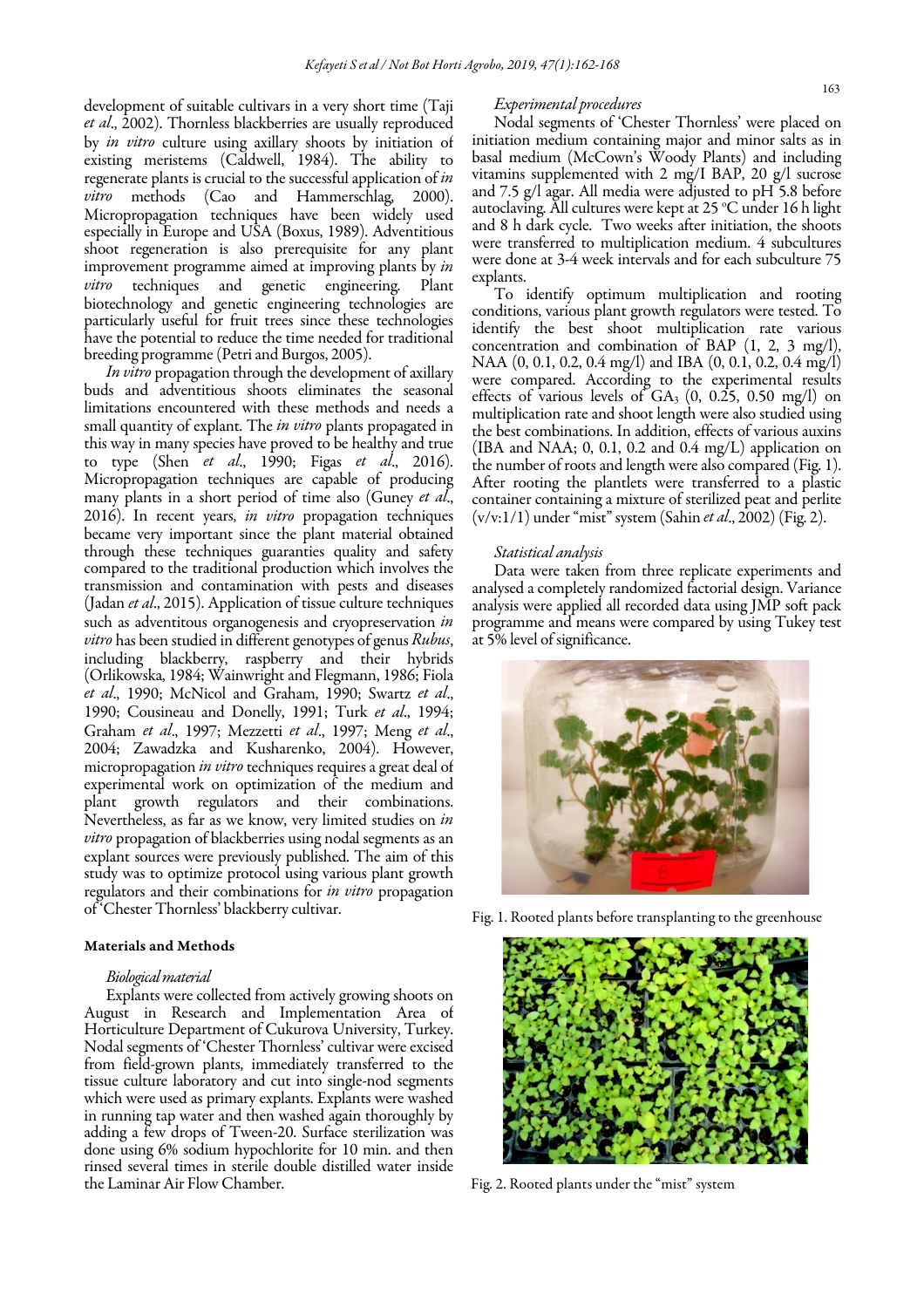#### Results

The results of various BAP and IBA combinations on multiplication rate of 'Chester Thornless' variety were given in Table 1. The interaction of BAP and IBA had a statistically significant effect on the number of shoots produced. The highest average multiplication rate in three subculture was obtained on medium containing 2 mg/l  $BAP + 0.2$  mg/l IBA (9.66), whereas the lowest on medium with  $3 \text{ mg/l}$   $\text{BAP} + 0.1$  and  $0.4 \text{ mg/l}$  IBA (3.33). The lowest multiplication rates obtained mostly 3 mg/l BAP combinations while the least when 0.1 and 0.4 mg/l IBA used (Table 1).

The results of average length of shoots in the three subcultures of 'Chester Thornless' on medium with various BAP and IBA combinations were given in Table 2. As seen in Table 2, the interaction of BAP and IBA had a statistically significant effect on the length of shoots in the first and second subcultures while non-significant in the third subculture. The highest values were obtained with 2 mg/l BAP + 0.2 mg/l IBA whereas the lowest with 2 mg/I BAP + 0.1 mg/I IBA combinations. Positive influence of culture duration on shoot length was observed during third subculture in comparison with the first and second ones what can be connected with adaptation of plant material on culture conditions. Average shoot length was detected as 1.34 cm in the first subculture, 1.60 cm in the second subculture and 1.89 cm in the third subculture.

The results of average multiplication of shoots in the three subcultures of BAP and NAA combinations were given in Table 3. The interaction of BAP and NAA had a statistically significant effect on the multiplication rate in the first, second and three subcultures and the highest multiplication rate in only 2 mg/I BAP without NAA application. The average longest shoots obtained 2 mg/l BAP and 0 mg/l NAA concentration in all three subculture and average rate was 6.33 (Table 4). Also, shoot length increased within creasing the number of subcultures. Comparing to IBA and NAA combinations, NAA showed lower influence on shoot growth and multiplication rates.

 was obtained from 1.5 mg l/1 BAP with 0 mg l/1 NAA It was known that  $GA_3$  can synergistically act with auxins (Stowe, 1957). Effects of various GA<sup>3</sup> applications on multiplication rate of 'Chester Thornless' was also studied using the best combinations of BAP + IBA and BAP + NAA (Table 5). Addition of GA<sub>3</sub> in the tested concentrations negatively affect multiplication rate and differences were found statistically significant. However, positive effect obtained shoot length of plants and increased parallel to the subculture. The effects of various GA3 applications on shoot length during three subculture medium were given in Table 6. The average longest shoots with 0.5 mg l/1 GA<sub>3</sub> combinations. Whereas the lowest 2 mg  $1/1$  BAP with 0.2 mg  $1/1$  IBA with 0 mg  $1/1$  GA<sub>3</sub> combinations. Also, shoot length increased parallel to the increasing the number of subcultures (Table 6).

Najaf-Abadi and Hamidoghli (2009) reported best condition for *in vitro* propagation of Thornless trailing blackberry (*Rubus* sp.), medium containing 2 mg/I BA and 0.5 mg/l GA3 and the same authors implied also the maximum shoot length in the same medium. A similar study was conducted by Wu *et al*. (2009) on 32 varieties of blackberry and the interaction of various BA concentrations with 0.1 mg/l IBA had a significant effect on the number of shoots produced and shoot length in the tested *Rubus* selections. Similar results were obtained in our study with BAP but addition of IBA gave the better results compare to the previous results. Bobrowski *et al*. (1996) published 5 various types of berries and the highest rates of proliferation 'Guarany' and 'Ebano' varieties had found. Researchers reported that the proliferation coefficient varied among the cultivars. In another study, Villa *et al*. (2007), compared effects on different basal MS medium (0, 50, 100, 150 and 200%) with different concentrations of BAP (0, 0.5, 1.0, 2.0 and 4.0 mg/l) using nodal segments as explants of 'Jumbo' cultivar. The same authors reported the longest shoots from 150% MS medium containing only 1 mg/l BAP.

Villa *et al*. (2007) reported that the great numbers of shoots were produced with 1 mg/I BA in WPM basal medium while Najaf-Abadi and Hamidoghli (2009) reported on best condition for *in vitro* propagation of Thornless trailing blackberry (*Rubus* sp.) and the maximum shoot length was produced in medium containing 2 mg/I BA in MS basal medium. Bobrowski *et al* (1996) used 'Ebano', 'Tupi', 'Guarany' blackberry cultivars, and the highest shoot number was obtained from 1 and 2 mg/1 BAP medium and when GA<sup>3</sup> and NAA added to the media a multiplication rate was decreased. The results of this study are similar with our results in this study.

The results of treatments of IBA and NAA combinations on average number of roots and root length in the three subculture of 'Chester Thornless' were given in Table 7. As seen in Table 7, the highest roots numbers in three subcultures was obtained from 0.4 mg/I IBA and 0.4 mg l/ NAA combinations. Najaf-Abadi and Hamidoghli (2009) reported the best rooting medium 2 mg l/I IBA application for some cultivars of Thornless blackberry (*Rubus* sp). These differences may be due to the using different genotypes and can be changed from genotype to genotype. As seen in Table 7, the longest roots were obtained from 0 mg l-1 IBA with 0 mg l/1 NAA and 0.2 mg l/1 NAA combinations. After transferring rooted plants in pots in the greenhouse environment (acclimatization under the "mist" system) survival rates was 98%.

#### Conclusions

As a conclusion, the highest average multiplication rate and length of shoots were obtained from  $2 \text{ mg/I}$  BAP + 0.2 mg/I IBA (9.66), and he lowest 3 mg/l BAP + 0.1 and 0.4 mg/l IBA (3.33) while the highest multiplication rate in only 2 mg/l BAP without NAA application (6.33) and the lowest in 1.5 mg/I BAP +  $\hat{0.4}$  mg/l NAA (2.21) combinations. According to the obtained results BAP was found to be more effective than NAA in blackberry *in vitro*  multiplication*.* GA<sup>3</sup> applications on multiplication of 'Chester Thornless' were affected negatively and differences found statistically significant*.* However, positive effect on shoot length of plants and the longest shoots was obtained from 1.5 mg/1 BAP with 0 mg/1 NAA with 0.5 mg/1  $GA_3$ combinations. Whereas the lowest 2 mg/1 BAP with 0.2 mg/1 IBA with 0 mg l/1 GA3 combinations*.* As for the rooting, NAA was found to be more effective compare to the IBA and the highest roots numbers and length was obtained from 0.4 mg/I NAA*.* At the acclimatization stage about 95% of rooted micro cuttings survived in the field for three weeks after transplanting.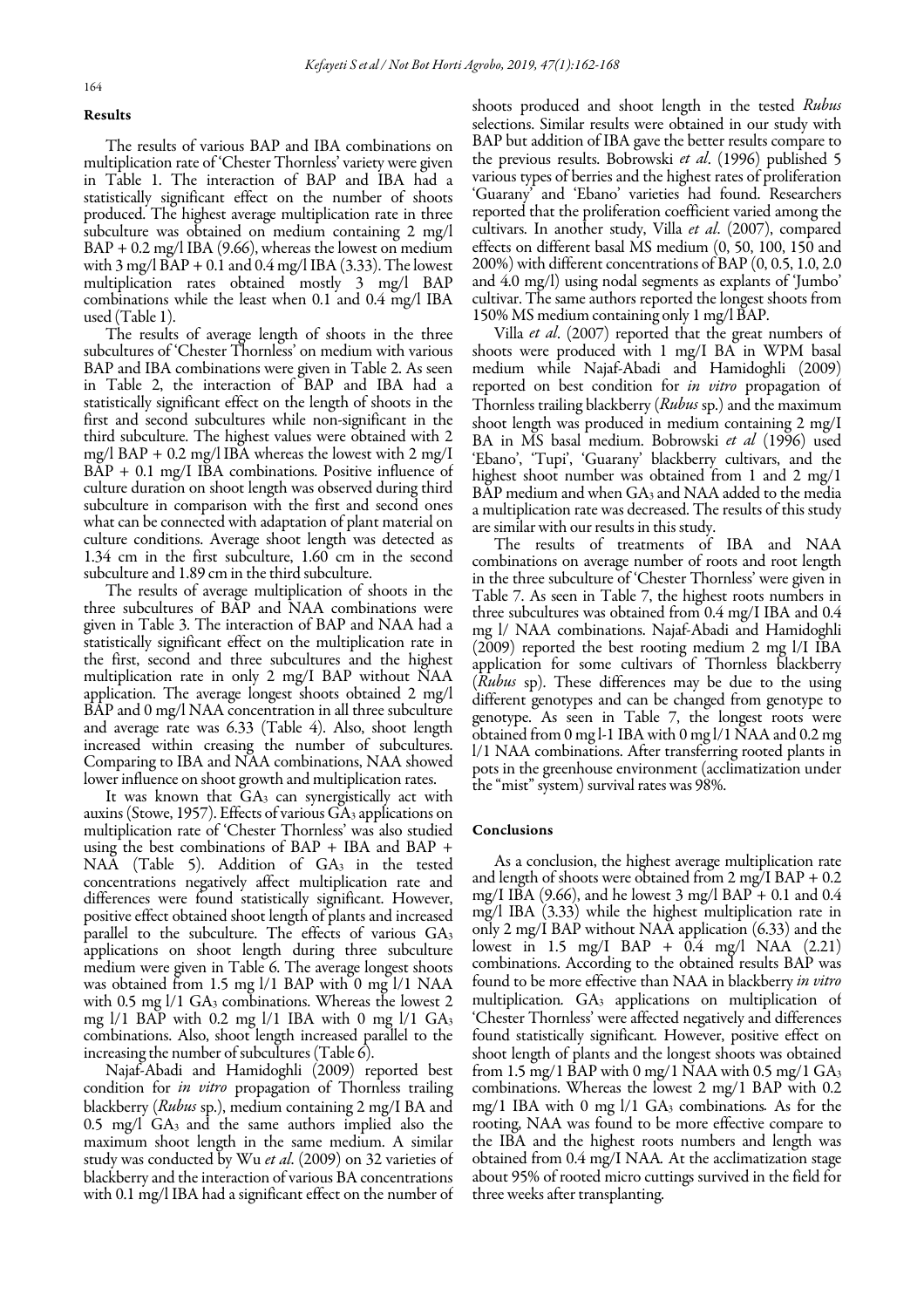Table 1. The multiplication rate in three subcultures of the shoots derived from nodal segments of 'Chester Thornless' using various BAP and IBA combinations

| <b>TN</b>      | Combinations (mg/l) |            | Multiplication rates in three subcultures |                     |                                                                                                                                         |         |
|----------------|---------------------|------------|-------------------------------------------|---------------------|-----------------------------------------------------------------------------------------------------------------------------------------|---------|
|                | BAP                 | <b>IBA</b> |                                           | $\overline{2}$      | 3<br>$5.00cd*$<br>5.00cd<br>5.33bc<br>4.00def<br>4.33cde<br>6.33 <sub>b</sub><br>8.66a<br>3.66ef<br>3.66ef<br>3.66ef<br>3.33ef<br>3.00f | Average |
|                | 1.5                 | 0.0        | 5.00bcd                                   | 6.33bc              |                                                                                                                                         | 4.77    |
| 2              | 1.5                 | 0.1        | 4.66cd                                    | 6.33bc              |                                                                                                                                         | 5.33    |
| $\overline{3}$ | 1.5                 | 0.2        | 6.66 <sub>b</sub>                         | 6.00 <sub>bcd</sub> |                                                                                                                                         | 5.99    |
| 4              | 1.5                 | $0.4\,$    | 5.33bcd                                   | 4.00ef              |                                                                                                                                         | 4.44    |
| 5              | 2.0                 | 0.0        | 5.00bcd                                   | 5.00cde             |                                                                                                                                         | 4.77    |
| 6              | 2.0                 | 0.1        | 6.33 <sub>b</sub>                         | 7.00 <sub>b</sub>   |                                                                                                                                         | 5.66    |
|                | 2.0                 | 0.2        | 8.66a                                     | 11.66a              |                                                                                                                                         | 9.66    |
| 8              | 2.0                 | 0.4        | 5.33bcd                                   | 5.66 <sub>b.f</sub> |                                                                                                                                         | 4.88    |
| 9              | 3.0                 | 0.0        | 5.33bcd                                   | 4.66c.f             |                                                                                                                                         | 4.55    |
| 10             | 3.0                 | 0.1        | 2.00e                                     | 4.33def             |                                                                                                                                         | 3.33    |
| 11             | 3.0                 | 0.2        | 4.33d                                     | 4.33def             |                                                                                                                                         | 3.99    |
| 12             | 3.0                 | $0.4\,$    | 4.00 <sub>d</sub>                         | 3.00f               |                                                                                                                                         | 3.33    |
|                | LSD <sub>0.05</sub> |            | 1.79                                      | 1.77                | 1.15                                                                                                                                    |         |
|                | Average             |            | 5.21                                      | 5.69                | 4.66                                                                                                                                    |         |

\*: Means in same column with different small letters are significantly different at p<0.05. TN: Treatment numbers

Table 2. The average shoot length in three subcultures of the shoots derived from nodal segment of 'Chester Thornless' using various BAP and IBA combinations

| TN             | Combinations (mg/l) |            | Average shoot length (cm) in three subcultures |                    |             |         |
|----------------|---------------------|------------|------------------------------------------------|--------------------|-------------|---------|
|                | BAP                 | <b>IBA</b> |                                                | $\overline{2}$     | 3           | Average |
|                | 1.5                 | 0.0        | $1.46abc*$                                     | 1.33c              | $1.96^{NS}$ | 1.58    |
| 2              | 1.5                 | 0.1        | 1.23bc                                         | 1.46bc             | 2.00        | 1.56    |
| $\overline{3}$ | 1.5                 | 0.2        | 1.60a                                          | 1.50 <sub>bc</sub> | 2.00        | 1.70    |
| 4              | 1.5                 | $0.4\,$    | 1.33abc                                        | 1.53bc             | 1.96        | 1.60    |
| 5              | 2.0                 | 0.0        | 1.43abc                                        | 1.56bc             | 1.93        | 1.64    |
| 6              | 2.0                 | 0.1        | 1.26bc                                         | 1.53bc             | 1.80        | 1.53    |
| $\overline{7}$ | 2.0                 | 0.2        | 1.53ab                                         | 1.86a              | 1.90        | 1.76    |
| 8              | 2.0                 | $0.4\,$    | 1.36abc                                        | 1.70ab             | 1.83        | 1.63    |
| 9              | 3.0                 | 0.0        | 1.33abc                                        | 1.70ab             | 1.83        | 1.62    |
| 10             | 3.0                 | 0.1        | 1.20c                                          | 1.66ab             | 1.86        | 1.57    |
| 11             | 3.0                 | 0.2        | 1.20c                                          | 1.73ab             | 1.86        | 1.59    |
| 12             | 3.0                 | $0.4\,$    | 1.20c                                          | 1.70ab             | 1.80        | 1.56    |
|                | LSD <sub>0.05</sub> |            | 0.32                                           | 0.22               | 0.18        |         |
|                | Average             |            | 1.34                                           | 1.60               | 1.89        |         |

\*: Means in same column with different small letters are significantly different at p<0.05. TN: Treatment numbers; NS: Non significant

Table 3. The multiplication rate in three subcultures of the shoots derived from nodal segments of 'Chester Thornless' using various BAP and NAA combinations

| TN             |                     | Combinations (mg/l) | Multiplication rates in three subcultures |                   |                                                                                                                                                        |         |
|----------------|---------------------|---------------------|-------------------------------------------|-------------------|--------------------------------------------------------------------------------------------------------------------------------------------------------|---------|
|                | BAP                 | <b>NAA</b>          |                                           | $\overline{2}$    | 3<br>5.00a<br>2.66bc<br>3.00 <sub>bc</sub><br>2.33bc<br>6.00a<br>3.33bc<br>3.33bc<br>2.66bc<br>3.66bc<br>2.66bc<br>2.33c<br>3.00 <sub>bc</sub><br>1.25 | Average |
|                | 1.5                 | $0.0\,$             | 5.66a                                     | 5.66 <sub>b</sub> |                                                                                                                                                        | 5.44    |
| $\overline{2}$ | 1.5                 | 0.1                 | 3.00cd                                    | 3.00e             |                                                                                                                                                        | 2.88    |
| $\overline{3}$ | 1.5                 | 0.2                 | 2.00cd                                    | 3.33de            |                                                                                                                                                        | 2.77    |
| 4              | 1.5                 | $0.4\,$             | 1.66d                                     | 2.66e             |                                                                                                                                                        | 2.21    |
| 5              | 2.0                 | 0.0                 | 6.33a                                     | 6.66a             |                                                                                                                                                        | 6.33    |
| 6              | 2.0                 | 0.1                 | 4.00 <sub>bc</sub>                        | 4.33c             |                                                                                                                                                        | 3.88    |
| 7              | 2.0                 | 0.2                 | 2.33cd                                    | 4.00cd            |                                                                                                                                                        | 3.22    |
| 8              | 2.0                 | $0.4\,$             | 2.00cd                                    | 2.66e             |                                                                                                                                                        | 2.44    |
| 9              | 3.0                 | 0.0                 | 5.66ab                                    | 4.00cd            |                                                                                                                                                        | 4.44    |
| 10             | 3.0                 | 0.1                 | 2.66cd                                    | 3.00e             |                                                                                                                                                        | 2.77    |
| 11             | 3.0                 | 0.2                 | 2.00cd                                    | 3.00e             |                                                                                                                                                        | 2.44    |
| 12             | 3.0                 | 0.4                 | 1.33d                                     | 3.00e             |                                                                                                                                                        | 2.44    |
|                | LSD <sub>0.05</sub> |                     | 2.08                                      | 0.97              |                                                                                                                                                        |         |
|                | Average             |                     | 3.38                                      | 3.94              | 3.49                                                                                                                                                   |         |

\*: Means in same column with different small letters are significantly different at p<0.05. TN: Treatment numbers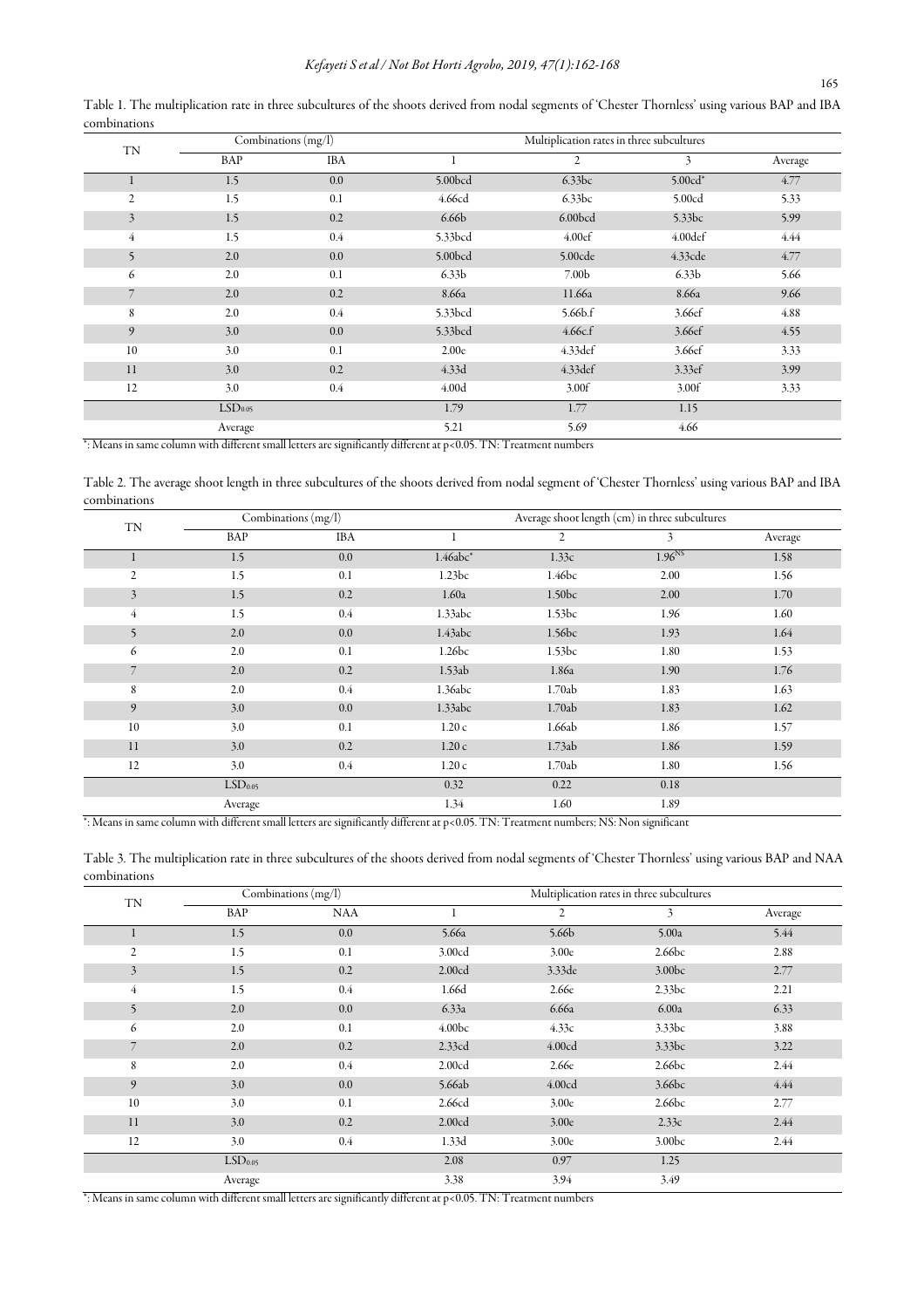# *Kefayeti S et al / Not Bot Horti Agrobo, 2019, 47(1):162-168*

166 Table 4. The average shoot length in three subcultures of the shoots derived from nodal segment of 'Chester Thornless' using various BAP and NAA combinations

| <b>TN</b>      | Combinations $(mg/l)$ |            | Average shoot length (cm) in three subcultures |                   |                    |         |
|----------------|-----------------------|------------|------------------------------------------------|-------------------|--------------------|---------|
|                | BAP                   | <b>NAA</b> |                                                | $\overline{c}$    | 3                  | Average |
|                | 1.5                   | 0.0        | $1.33abc*$                                     | 1.63 <sub>b</sub> | 1.76c              | 1.57    |
| 2              | 1.5                   | 0.1        | 1.36abc                                        | 2.13a             | 1.90 <sub>bc</sub> | 1.79    |
| $\overline{3}$ | 1.5                   | 0.2        | 1.20 <sub>bc</sub>                             | 1.66b             | 1.83bc             | 1.56    |
| $\overline{4}$ | 1.5                   | $0.4\,$    | 1.30 <sub>bc</sub>                             | 1.66 <sub>b</sub> | 1.90 <sub>bc</sub> | 1.62    |
| 5              | 2.0                   | 0.0        | 1.33abc                                        | 1.63 <sub>b</sub> | 1.86bc             | 1.60    |
| 6              | 2.0                   | 0.1        | 1.56a                                          | 2.20a             | 2.00ab             | 1.92    |
| 7              | 2.0                   | 0.2        | 1.20bc                                         | 2.00ab            | 2.03ab             | 1.74    |
| 8              | 2.0                   | $0.4\,$    | 1.43ab                                         | 1.93ab            | 2.00ab             | 1.78    |
| 9              | 3.0                   | 0.0        | 1.40 <sub>bc</sub>                             | 2.16a             | 2.13a              | 1.89    |
| 10             | 3.0                   | 0.1        | 1.23bc                                         | 2.23a             | 2.16a              | 1.87    |
| 11             | 3.0                   | 0.2        | 1.30 <sub>bc</sub>                             | 1.70 <sub>b</sub> | 1.90 <sub>bc</sub> | 1.63    |
| 12             | 3.0                   | 0.4        | 1.16e                                          | 1.66b             | 1.90 <sub>bc</sub> | 1.57    |
|                | LSD <sub>0.05</sub>   |            | 0.25                                           | 0.36              | 0.21               |         |
|                | Average               |            | 1.31                                           | 1.88              | 1.94               |         |

\*: Means in same column with different small letters are significantly different at p<0.05. TN: Treatment numbers

## Table 5. Effects of various GA<sub>3</sub> treatments on multiplication rate of 'Chester Thornless'

| Combinations (mg/l)          |                   | Multiplication rates in three subcultures |                   |         |  |  |  |
|------------------------------|-------------------|-------------------------------------------|-------------------|---------|--|--|--|
|                              |                   | $\overline{c}$                            | 3                 | Average |  |  |  |
| $2 BAP + 0.20 IBA + 0 GA3$   | 6.66a             | 8.66a                                     | 7.00a             | 7.44    |  |  |  |
| 2 BAP+0.20 IBA+ 0.25 GA3     | 4.33 <sub>b</sub> | 4.00 <sub>b</sub>                         | 4.66 <sub>b</sub> | 4.33    |  |  |  |
| 2 BAP+0.20 IBA+ 0.50 GA3     | 4.33 <sub>b</sub> | 4.00 <sub>b</sub>                         | 4.00 <sub>b</sub> | 4.11    |  |  |  |
| Average                      | 5.10              | 5.55                                      | 5.22              | 5.29    |  |  |  |
| LSD <sub>0.05</sub>          | 1.15              | 1.33                                      | 1.76              |         |  |  |  |
| $1.5$ BAP+0 $GA_3$           | 5.33a             | 7.00a                                     | 5.33a             | 5.88    |  |  |  |
| 1.5 BAP+0.25 GA <sub>3</sub> | 4.33 <sub>b</sub> | 4.00 <sub>b</sub>                         | 4.33 <sub>b</sub> | 4.22    |  |  |  |
| 1.5 BAP+0.50 GA3             | 4.33 <sub>b</sub> | 4.00 <sub>b</sub>                         | 3.66 <sub>b</sub> | 3.99    |  |  |  |
| Average                      | 4.66              | 5.00                                      | 4.44              | 4.7     |  |  |  |
| LSD <sub>0.05</sub>          | 1.15              | 1.10                                      | 1.15              |         |  |  |  |
| $2 BAP+0$<br>GA <sub>3</sub> | 6.00a             | 7.33a                                     | 5.66a             | 6.33    |  |  |  |
| $2 BAP + 0.25 GA3$           | 4.33a             | 4.33 <sub>b</sub>                         | 4.33ab            | 4.33    |  |  |  |
| $2 BAP + 0.50 GA3$           | 4.00a             | 4.00 <sub>b</sub>                         | 3.66 <sub>b</sub> | 3.88    |  |  |  |
| Average                      | 4.77              | 5.22                                      | 4.55              | 4.84    |  |  |  |
| LSD <sub>0.05</sub>          | 1.33              | 0.94                                      | 1.15              |         |  |  |  |

\*: Means in same column with different small letters are significantly different at p<0.05.

# Table 6. Effects of various  $\mathrm{GA}_3$  treatments on shoot length of 'Chester Thornless'

| Combinations (mg/l)            |                   |                   | Shoot length in three subcultures |         |
|--------------------------------|-------------------|-------------------|-----------------------------------|---------|
|                                |                   | 2                 | 3                                 | Average |
| $2 BAP + 0.20 IBA + 0 GA3$     | 1.80c             | 1.86c             | 2.06c                             | 1.90    |
| 2 BAP+0.20 IBA+ 0.25 GA3       | 2.56 <sub>b</sub> | 2.60 <sub>b</sub> | 2.66 <sub>b</sub>                 | 2.61    |
| 2 BAP+0.20 IBA+ 0.50 GA3       | 3.43a             | 3.56a             | 3.76a                             | 3.58    |
| Average                        | 2.59              | 2.67              | 2.82                              | 2.69    |
| LSD <sub>0.05</sub>            | 0.35              | 0.31              | 0.38                              |         |
| $1.5$ BAP+0 $GA_3$             | 1.90c             | 2.00c             | 2.06c                             | 1.98    |
| $1.5$ BAP+0.25 GA <sub>3</sub> | 2.66 <sub>b</sub> | 2.53 <sub>b</sub> | 2.66 <sub>b</sub>                 | 2.61    |
| $1.5$ BAP+0.50 GA <sub>3</sub> | 3.96a             | 4.00a             | 4.33a                             | 4.09    |
| Average                        | 2.84              | 2.84              | 3.01                              | 2.89    |
| LSD <sub>0.05</sub>            | 0.27              | 0.35              | 0.34                              |         |
| $2 BAP+0$<br>GA <sub>3</sub>   | 1.93c             | 1.86c             | 2.00c                             | 1.93    |
| 2 BAP+ 0.25 GA3                | 2.53 <sub>b</sub> | 2.50 <sub>b</sub> | 2.63 <sub>b</sub>                 | 2.55    |
| $2 BAP + 0.50 GA3$             | 3.96a             | 4.03a             | 3.96a                             | 3.98    |
| Average                        | 2.16              | 2.79              | 2.86                              | 2.60    |
| LSD <sub>0.05</sub>            | 0.32              | 0.42              | 0.35                              |         |

\*: Means in same column with different small letters are significantly different at p<0.05.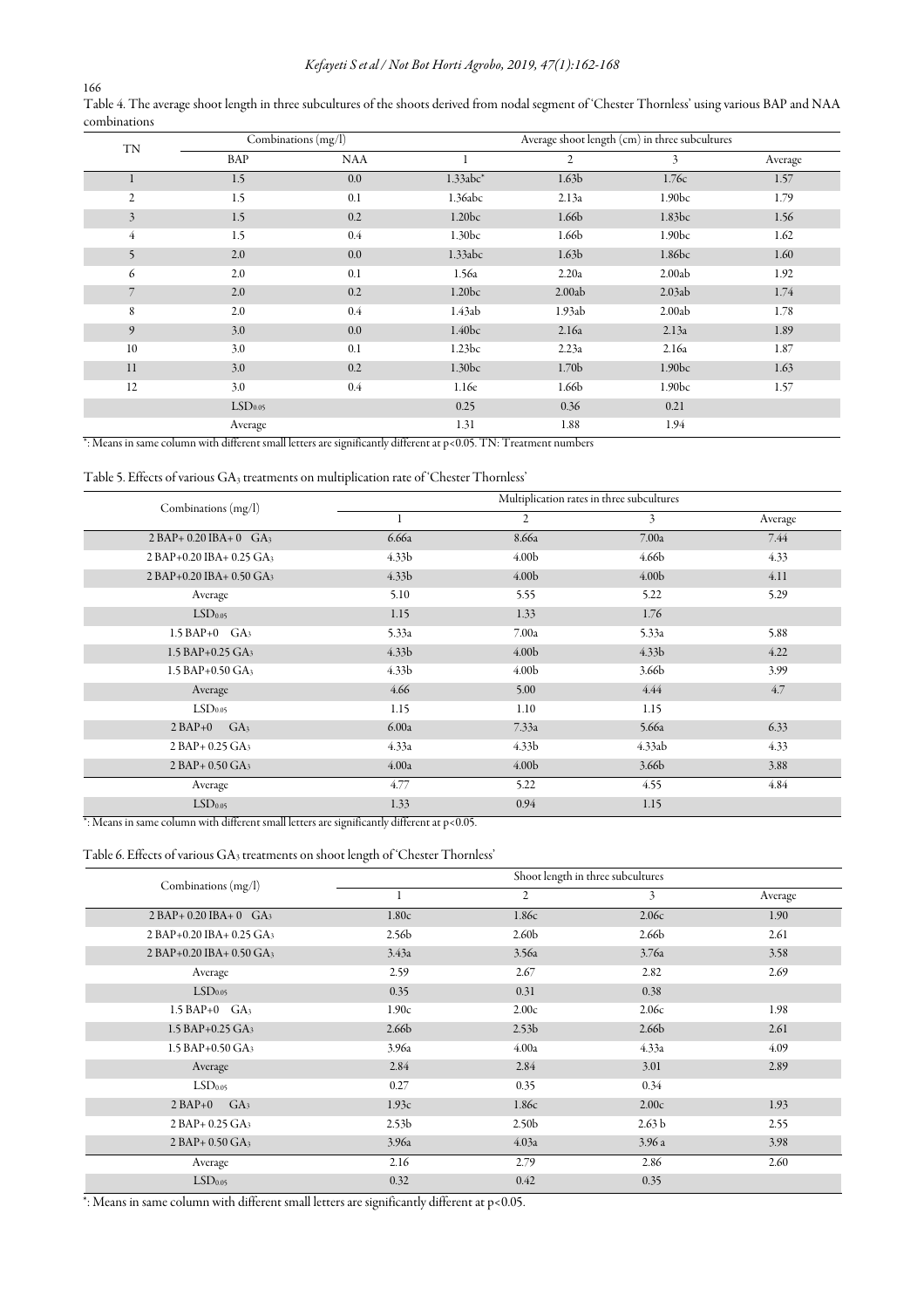Table 7. The average number of root number and root length (cm) in three subcultures of 'Chester Thornless' using various IBA and NAA combinations

| Treatments       | Root number in three subcultures |                    |                   |         | Root length in three subcultures |                   |                   |         |
|------------------|----------------------------------|--------------------|-------------------|---------|----------------------------------|-------------------|-------------------|---------|
| (mg/l)           |                                  |                    |                   | Average |                                  |                   |                   | Average |
| $\Omega$         | 3.66d                            | 3.66d              | 3.33d             | 3.55    | 3.86a                            | 3.83a             | 3.73ab            | 3.80    |
| $0.1$ NAA        | 4.66cd                           | 5.00 <sub>bc</sub> | 4.33c             | 4.66    | 2.83c                            | 2.70c             | 2.76c             | 2.76    |
| $0.2$ NAA        | 6.33 <sub>b</sub>                | 5.66 <sub>b</sub>  | 5.66 <sub>b</sub> | 5.88    | 3.30 <sub>b</sub>                | 3.46 <sub>b</sub> | 3.63 <sub>b</sub> | 3.46    |
| $0.4\text{ NAA}$ | 8.66a                            | 7.66а              | 7.00a             | 7.77    | 3.60a                            | 3.73ab            | 3.96a             | 3.76    |
| $0.1$ IBA        | 4.66cd                           | 4.66c              | 4.33c             | 4.55    | 2.83c                            | 2.73c             | 2.73c             | 2.76    |
| $0.2$ IBA        | 5.33bc                           | 5.33bc             | 5.66b             | 5.44    | 2.86c                            | 2.76c             | 2.73c             | 2.78    |
| $0.4$ IBA        | 6.33 <sub>b</sub>                | 5.66 <sub>b</sub>  | 6.00 <sub>b</sub> | 5.99    | 2.60c                            | 2.50c             | 2.40 <sub>d</sub> | 2.50    |
| Average          | 5.66                             | 5.37               | 5.18              |         | 3.12                             | 3.10              | 3.13              |         |
| $LSD$ 0.05       | 0.85                             | 0.93               | 1.20              |         | 0.29                             | 0.27              | 0.25              |         |
|                  | 3.66d                            | 3.66d              | 3.33d             | 3.55    | 3.86a                            | 3.83a             | 3.73ab            | 3.80    |

\*: Means in same column with different small letters are significantly different at p<0.05.

#### Acknowledgements

This study was supported by grants from Cukurova University Scientific Research Foundation Project number ZFYL2012-14 and the authors thanked to the Ciltar private company.

#### References

- Akin M, Eyduran SP, Ercisli S, Toteva VK, Eyduran E (2016). Phytochemical profiles of wild blackberries, black and white mulberries from southern Bulgaria. Biotechnology & Biotechnological Equipment 30:899-906.
- Bobrowski VL, Mello-Farias P, Peters CP (1996). Micropropagation of blackberries (*Rubus* sp.) cultivars. Revista Brasileira de Agrociencia 2:17- 20.
- Boxus P, Damiano C, Brasseur E (1989). Strawberry. In: Ammirato P, Evans d, Sharp W, Yamada Y (Eds). Handbook of plant cell culture. New York, Macmillan pp 453-486.
- Caldwell JD (1984). Blackberry propagation. HortScience 2:193-195.
- Caliskan O, Bayazit S, Oktem M, Ergul A (2017). Evaluation of the genetic diversity of pomegranate accessions from Turkey using new microsatellite markers. Turkish Journal of Agriculture and Forestry 41:142-153.
- Cao X, Hammerschlag FA (2000). Improved shoot organogenesis from leaf explants of highbush blueberry. HortScience 35:945-947.
- Cousineau JC, Donnelly DJ (1991). Adventitious shoot regeneration from leaf explants of tissue cultured and greenhouse-grown raspberry. Plant Cell Tissue Organ Culture 27:249-255.
- Cuce M, Sokmen A (2017). *In vitro* production protocol of *Vaccinium uliginosum* L. (bog bilberry) growing in the Turkish flora. Turkish Journal of Agriculture and Forestry 41:294-304.
- Diaconeasa Z, Ranga F, Rugină D, Cuibus L, Socaciu C (2014). HPLC/PDA-ESI/MS identification of phenolic acids, flavonol glycosides and antioxidant potential in blueberry, blackberry, raspberries and cranberries. Journal of Food and Nutrition Research 2:781-785.
- Dogan H, Ercisli S, Temim E, Hadziabulic A, Tosun M, Yilmaz SO, Zia-Ul-Haq M (2014). Diversity of chemical content and biological activity in flower buds of a wide number of wild grown caper (*Capparis ovate*Desf.) genotypes from Turkey. Comptes Rendus de l'Academie Bulgare des Sciences 67:1593-1600*.*
- Ercisli S, Esitken A, Cangi R, Sahin F (2003). Adventitious root formation of kiwifruit in relation to sampling date, IBA and *Agrobacterium rubi* inoculation. Plant Growth Regulation 41:133-137*.*
- Fiola JA, Hassan MA, Swartz HJ, McNicols R (1990). Effect of thidiazuron, light fluence rates and kanamycin on *in vitro* shoot organogenesis from excised *Rubus* cotyledons and leaves. Plant Cell Tissue Organ Culture 20:223-228.
- Figas A, Tomaszewska-Sowa M, Sawilska A, Keutgen AJ (2016). Improvement of *in vitro* propagation and acclimation of *Helichrysum arenarium* L. Moench. Acta Scientiarum Polonorum Hortorum Cultus 15:17-26.
- Graham J, Iasi L, Millam S (1997). Genotype-specific regeneration from a number of *Rubus* cultivars. Plant Cell Tissue Organ Culture 48:167- 173.
- Guney M, Kafkas S, Kefayati S, Motalebipour EZ, Turkeli Y, Ercisli S, Kafkas E (2016). *In vitro* propagation of *Physalis peruviana* (L.) using apical shoot explants. Acta Scientiarum Polonorum Hortorum Cultus 15:109-118.
- Hummer KE, Janick J (2007). *Rubus* iconography: Antiquity to the renaissance. Acta Horticulturae 759: 89-105.
- Jadan M, Ruiz J, Soria N, Mihal RA (2015). Synthetic seeds production and the induction of organogenesis in blackberry (*Rubus glaucus* Benth). Romanian Biotechnological Letters 20:10134-10142.
- Kamiloglu O, Ercisli S, Sengul M, Toplu C, Serce S (2009). Total phenolics and antioxidant activity of jujube (*Zizyphus jujube* Mill.) genotypes selected from Turkey. African Journal of Biotechnology 8:303-307.
- Kravanja N (2006). Significant perceptual properties of outdoor ornamental plants. Acta Agriculturae Slovenica 87:333-342.
- McNicol RJ, Graham J (1990). *In vitro* regeneration of *Rubus*from leaf and stem segments. Plant Cell Tissue Organ Culture 21:45-50.
- Meng R, Chen THH, Finn CE, Li J (2004). Improving *in vitro* plant regeneration from leaf and petiole explants of 'Marion' blackberry. HortScience 39:316-320.
- Mezzetti B, Savini G, Carnevali F, Moti D (1997). Plant genotype and growth regulators interaction affecting *in vitro* morphogenesis of blackberry and raspberry. Biologia Plantarum 39:139-150.
- Najaf-Abadi AJ, Hamidoghlu Y (2009). Micropropagation of thornless trailing blackberry (*Rubus* Sp.) by axillary bud explants. Australian Journal of Crop Science 3:191-194.